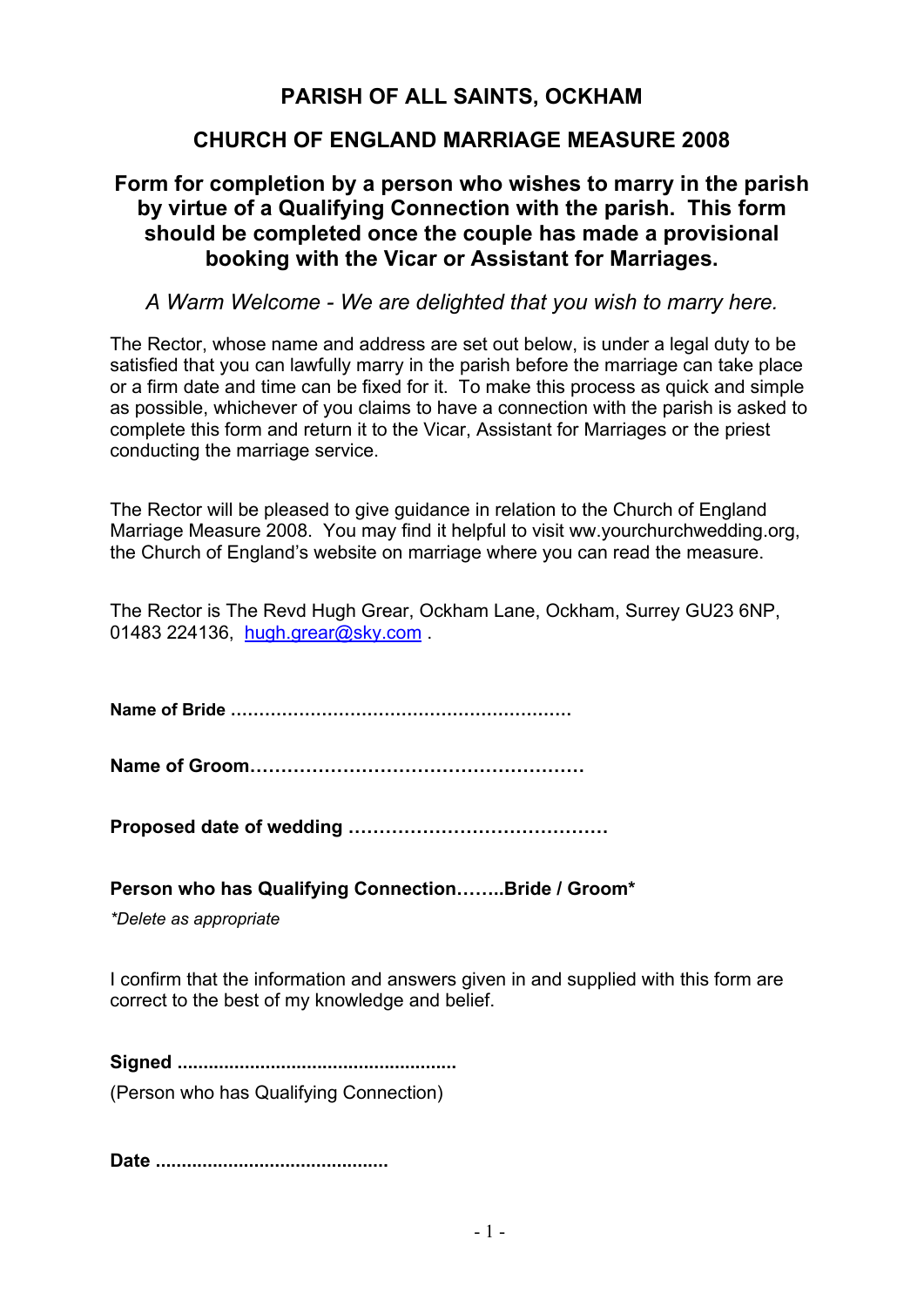#### **YOUR QUALIFYING CONNECTION WITH THE PARISH**

*Please complete sections 1 and 2 and whichever questions(s) in section 3 apply* 

#### **SECTION 1** *Please tick relevant statement(s)*

I wish to rely on a connection with the parish by virtue of **one or more** of the following:

• I was baptised in the parish (by a Church of England service/form of baptism)

• I have been confirmed (by a Church of England service) and my confirmation is entered in a register belonging to a church or chapel in the parish

• My parent or grandparent was married in the parish by a Church of England service

I have had my usual place of residence in the parish for at least 6 months<sup>\*</sup>

• My parent has had his or her usual place of residence in the parish for at least 6 months during my lifetime\*

• I have habitually attended public worship at Church of England services in the parish for at least 6 months \*\*

• My parent has habitually attended public worship at Church of England services in the parish for at least 6 months during my lifetime\*\*

#### *\* This can apply whether or not you or your parent(s) are still resident in the parish*

*\*\* This can apply whether or not you or your parent(s) are still attending worship in the parish* 

### *Note: In the Church of England Marriage Measure a parent means:*

- *parent of either a legitimate or an illegitimate child; or*
- *an adoptive parent (This requires legal adoption); or*
- *a person "who has undertaken the care and upbringing" of another person.*

*For a grandparent one of the above three types of relationship must apply between each generation and the next, i.e. between the grandparent and the parent and between the parent and the person completing the form.*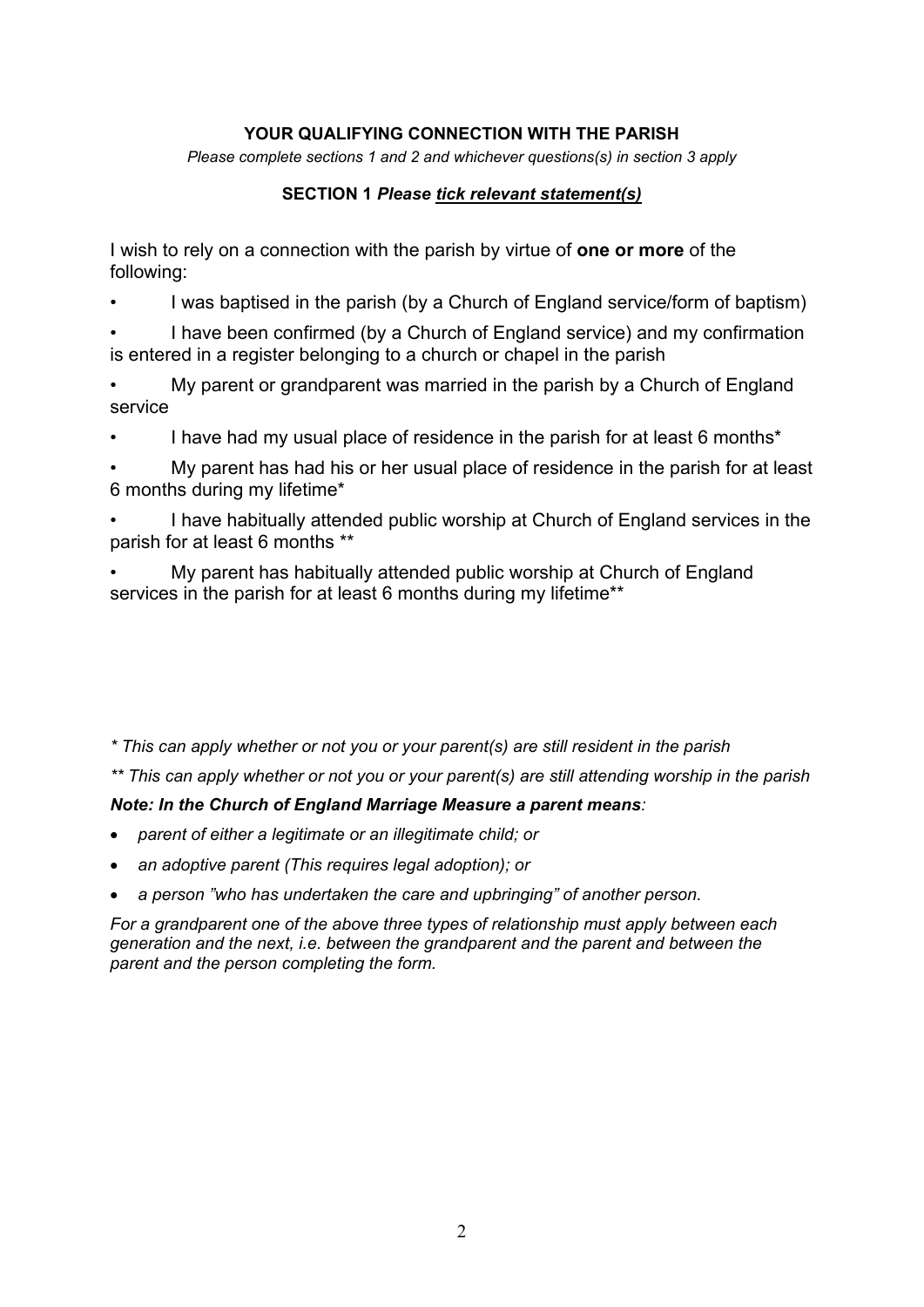#### **SECTION 2**

Does any of the information on which you are relying to show your connection with the parish:

• give a name for you which is different from the one you have used on this form; or  $\pm$ 

• give the surname for any parent or grandparent of yours which is different from your surname as set out on this form? Yes/No

If yes, please:

give the previous/other name(s)

 $\_$  , and the set of the set of the set of the set of the set of the set of the set of the set of the set of the set of the set of the set of the set of the set of the set of the set of the set of the set of the set of th

|  | explain how the difference has arisen |
|--|---------------------------------------|
|--|---------------------------------------|

• if the reason for the difference between the names is that you have changed your name, explain when and how the change(s) took place and provide any documentary information (e.g. adoption certificate, marriage certificate, deed poll for change of name)

\_\_\_\_\_\_\_\_\_\_\_\_\_\_\_\_\_\_\_\_\_\_\_\_\_\_\_\_\_\_\_\_\_\_\_\_\_\_\_\_\_\_\_\_\_\_\_\_\_\_\_\_\_\_\_\_\_\_\_\_\_\_\_\_\_\_

#### **PLEASE NOW GO ON TO COMPLETE THE PART(S) OF SECTION 3 WHICH CORRESPOND TO THE STATEMENT(S) YOU HAVE TICKED IN SECTION 1 ABOVE**

#### **SECTION 3**

*Please answer the questions below which relate to the connection(s) you have ticked in section 1.* 

*Please give exact dates, places, names etc if possible – if not, please give as much information as you can* 

*As regards what documentary or other information will be needed, advice will be given by the Rector. Also see the paragraphs in the House of Bishops' guidance on the Church of England Marriage Measure (see front page) which deal with the relevant connection with the parish. Any original documents you supply will be returned to you.* 

*Please complete your answer on a separate piece of paper if necessary and submit it with the form.* 

### **My Connection is that I was baptised in the parish (by a Church of England service/form of baptism)**

When were you baptised? When were you baptised?

Where were you baptised? \_\_\_\_\_\_\_\_\_\_\_\_\_\_\_\_\_\_\_\_\_\_\_\_\_\_\_\_\_\_\_\_\_\_\_\_\_\_\_\_\_\_

| What documentary or other information do you have for this? |  |
|-------------------------------------------------------------|--|
|                                                             |  |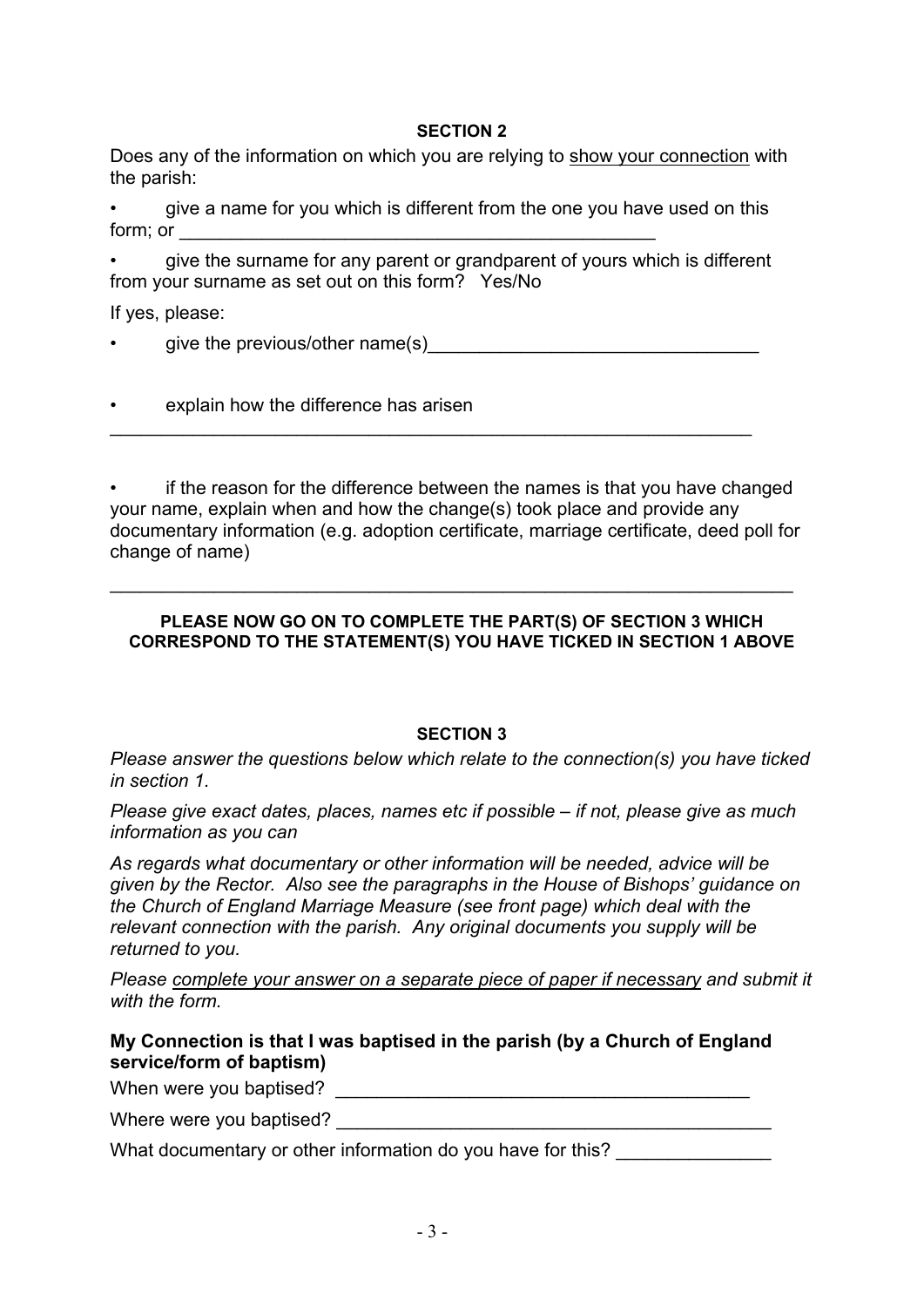*(Please submit any copy of an entry in the baptism register, baptism certificate or other documents with this form)*

#### **My connection is that I have been confirmed (by a Church of England service) and my confirmation is entered in a register belonging to a church or chapel in the parish**

When were you confirmed? When were you confirmed?

Where were you confirmed?\_\_\_\_\_\_\_\_\_\_\_\_\_\_\_\_\_\_\_\_\_\_\_\_\_\_\_\_\_\_\_\_\_\_\_\_\_\_\_\_\_\_

Who prepared you for confirmation?

In which register is your confirmation recorded?

What documentary or other information do you have as regards the registration of your confirmation?

*(Please submit any copy of an entry in the confirmation register, certificate etc or other documents with this form)*

#### **My connection is that my parent or grandparent was married in the parish by a Church of England service**

When and where did the marriage take place?

Please give names of the parties to the marriage, and state how the relevant party/parties are related to you.

What documentary or other information do you have for this?

*(Please submit a copy of the relevant entry in the marriage register, marriage certificate or other documents with this form)* 

#### **My connection is that I have had my usual place of residence in the parish for at least 6 months -** *This can apply whether or not you are still resident in the parish*

Please give

- Each address at which you have been resident in the parish, and
- The dates between which that address was/has been your usual place of residence

\_\_\_\_\_\_\_\_\_\_\_\_\_\_\_\_\_\_\_\_\_\_\_\_\_\_\_\_\_\_\_\_\_\_\_\_\_\_\_\_\_\_\_\_\_\_\_\_\_\_\_\_\_\_\_\_\_\_\_\_\_\_\_\_\_

What documentary or other information do you have for the above?

*(Please submit the documents with this form)*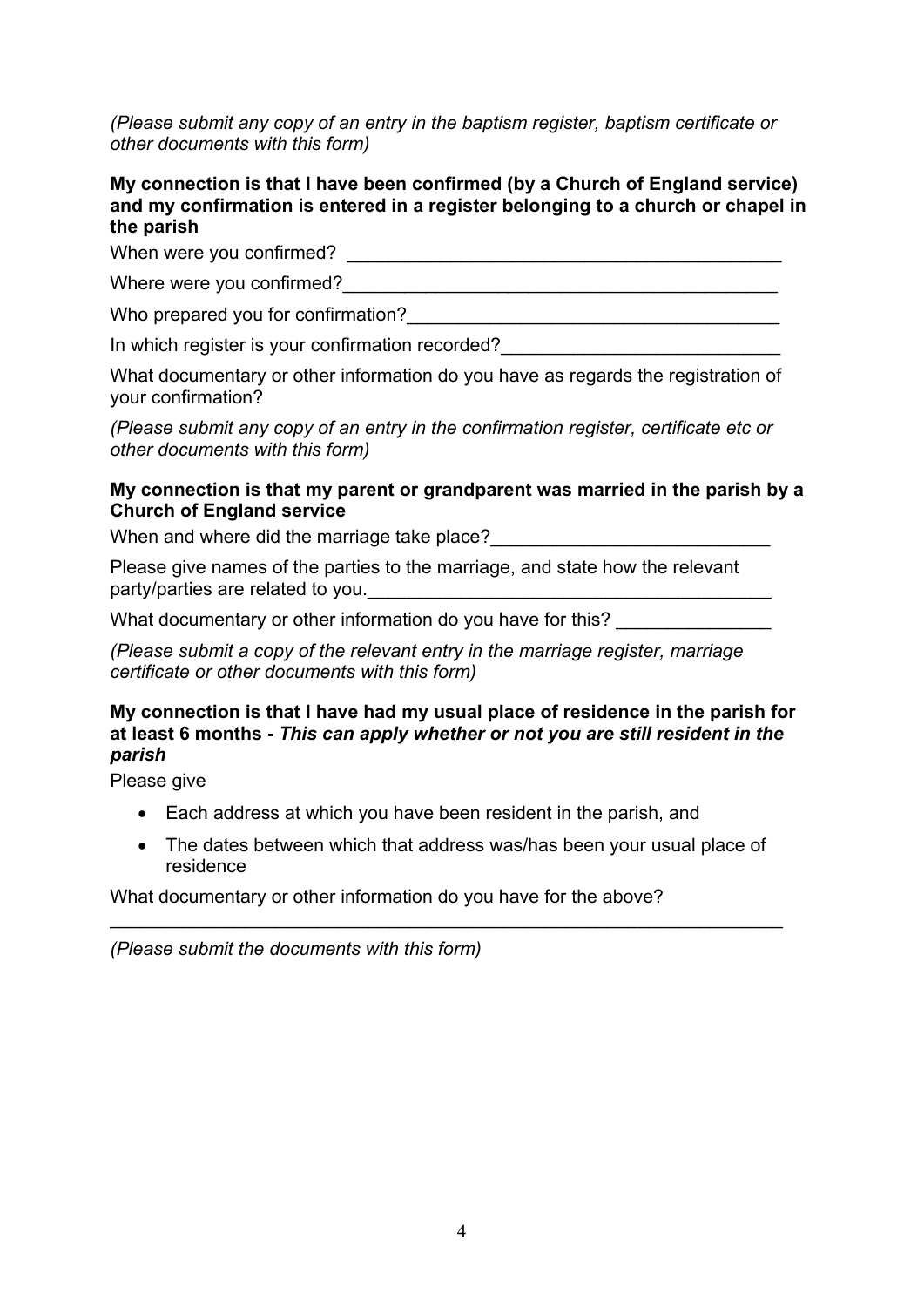**My connection is that my parent has had his or her usual place of residence in the parish for at least 6 months during my lifetime -** *This can apply whether or not your parent(s) is/are still resident in the parish* 

Please give:

• Each address at which a parent of yours has been resident in the parish;

\_\_\_\_\_\_\_\_\_\_\_\_\_\_\_\_\_\_\_\_\_\_\_\_\_\_\_\_\_\_\_\_\_\_\_\_\_\_\_\_\_\_\_\_\_\_\_\_\_\_\_\_\_\_\_\_\_\_\_\_\_\_\_\_\_

\_\_\_\_\_\_\_\_\_\_\_\_\_\_\_\_\_\_\_\_\_\_\_\_\_\_\_\_\_\_\_\_\_\_\_\_\_\_\_\_\_\_\_\_\_\_\_\_\_\_\_\_\_\_\_\_\_\_\_\_\_\_\_\_\_

 $\_$  , and the set of the set of the set of the set of the set of the set of the set of the set of the set of the set of the set of the set of the set of the set of the set of the set of the set of the set of the set of th

- The name(s) of the parent(s) resident there; and
- The dates between which that address is/was his/her/their usual place of residence

What documentary or other information do you have for the above?

*(Please submit the documents with this form)* 

**My connection is that I have habitually attended public worship at Church of England services in the parish for at least 6 months -** *This can apply whether or not you are still attending worship in the parish* 

\_\_\_\_\_\_\_\_\_\_\_\_\_\_\_\_\_\_\_\_\_\_\_\_\_\_\_\_\_\_\_\_\_\_\_\_\_\_\_\_\_\_\_\_\_\_\_\_\_\_\_\_\_\_\_\_\_\_\_\_\_\_\_\_\_\_\_

When did you begin to attend public worship habitually in the parish?

If you no longer do so, when did you cease to do so?

*Please state:* 

Where you worshipped in the parish during this period;

How often/on what occasions; and \_\_\_\_\_\_\_\_\_\_\_\_\_\_\_\_\_\_\_\_\_\_\_\_\_\_\_\_\_\_\_\_\_\_\_\_\_\_\_\_

What types of services you attended.

What documentary or other information do you have for the above?

*(Please submit the documents with this form)* 

**My connection is that my parent has habitually attended public worship at Church of England services in the parish for at least 6 months during my lifetime -** *This can apply whether or not your parent(s) is/are are still attending worship in the parish* 

\_\_\_\_\_\_\_\_\_\_\_\_\_\_\_\_\_\_\_\_\_\_\_\_\_\_\_\_\_\_\_\_\_\_\_\_\_\_\_\_\_\_\_\_\_\_\_\_\_\_\_\_\_\_\_\_\_\_\_\_\_\_\_\_\_\_

When did your parent(s) begin to attend public worship habitually n the parish?

If that is no longer the case, when did it cease?

Please give his/her/their name(s) and his/her/their address(es) over that period\_\_\_\_\_\_\_\_\_\_\_\_\_\_\_\_\_\_\_\_\_\_\_\_\_\_\_\_\_\_\_\_\_\_\_\_\_\_\_\_\_\_\_\_\_\_\_\_\_\_\_\_\_\_\_\_\_\_\_\_\_\_

Please state:

Where he/she/they worshipped in the parish during that period